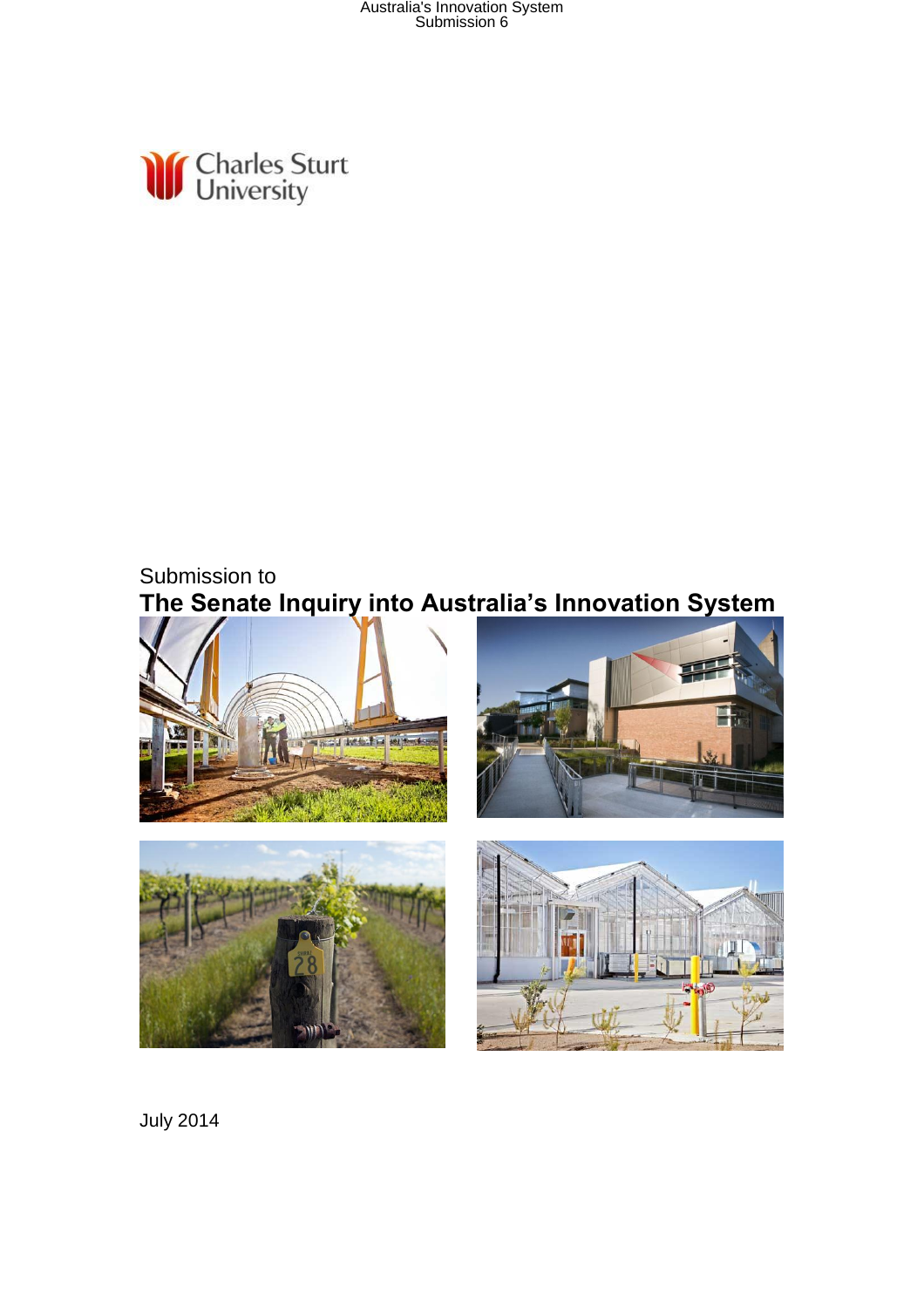# Australia's Innovation System Submission 6

#### **Front Cover:**

TOP: CSU Rhyzolysineter Laboratory, Wagga Wagga; CSU Biomedical Science Building, Orange BOTTOM: CSU Vineyard, Orange; CSU National Life Sciences Glass Houses, Wagga Wagga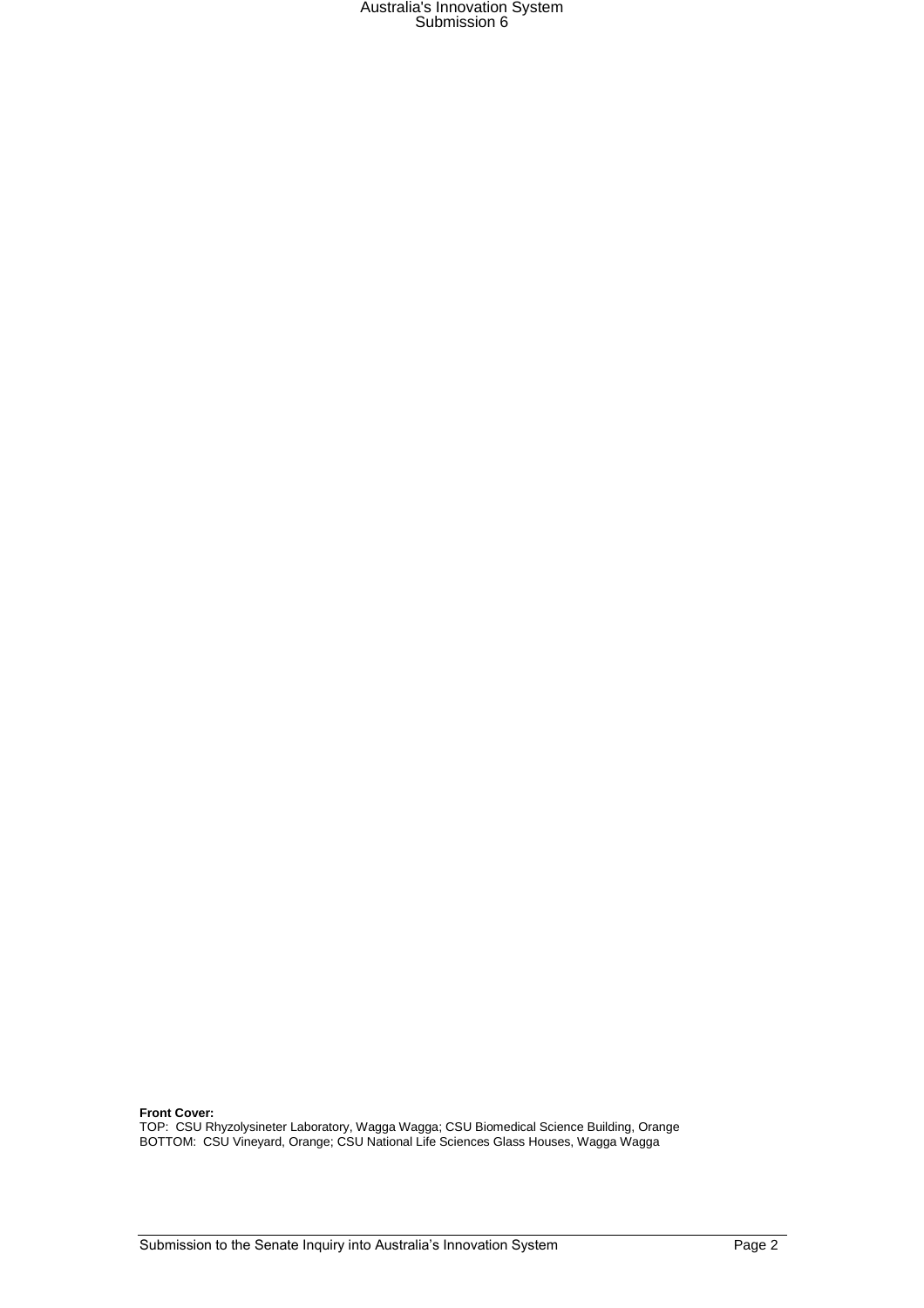## Australia's Innovation System Submission 6

### **Introduction**

The primary driver of productivity growth, both at the national and at the firm level, is the ability to innovate and do things differently. While there can be strong incentives for the private sector to innovate, private markets left to themselves would generally underinvest in research and development because of the spill-over benefits to the broader community.<sup>1</sup>

It is therefore crucial that governments foster a culture of innovation through significant public investments in research and development and appropriate policy settings which encourage private investment in research. It is also crucial that these investments are geographically focussed in areas where industry is located so that strong partnerships between researchers and firms can occur.

At the community and individual levels, new technologies and ways of doing things can have an extraordinary impact on people's lives. Charles Sturt University contributes in a range of areas to its communities through research and innovation. Examples include the research of Professor Sharynne McLeod, which is helping multilingual children who suffer with speech sound disorders and the work of Dr Maree Bernoth on the conditions in residential aged care. CSU also plays a leading role in agriculture research, environmental management and wine science (see below for further detail).

#### **Innovation, application and extension**

It is important here to have a broad view of innovation, one which not only recognises the creation of new technologies and ways of doing these things but also recognises the importance of applying this research in practice. Without application of innovations into the practices of firms and industries, the benefits of research are not fully captured.

Research application is most evident where there is strong collaboration between industry and researchers. The importance of collaboration and its links to location is important to explore. The application of research can often be best achieved where there are location based clusters of researchers and industry. Such clusters often circle around a university, as a university provides the research capacity and graduates needed by industry. In addition, universities can generally be relied upon to be a continuing presence in the region, which can see long term research through and are trusted within the community. Universities are also large employers and bring revenues to local business.

Two high profile examples of university contributions to regional clusters are Stanford University's role in Silicon Valley with CISCO, Yahoo and Google and the region around Cambridge with the St John's Innovation Centre. Another relevant example in a regional setting is that of Dundee in Scotland, where a strong life science industry has formed (employing over 4,000 people) located around two universities with strong life science research reputations. However, universities are not always successful in adapting their research into commercial initiatives and forging links with industry. This 'gap' between research activity and industry application is particularly evident in Australia.

 $\overline{a}$ <sup>1</sup> See Productivity Commission, 'Public support for Science and Innovation', Research Report, 2007, chapter 3.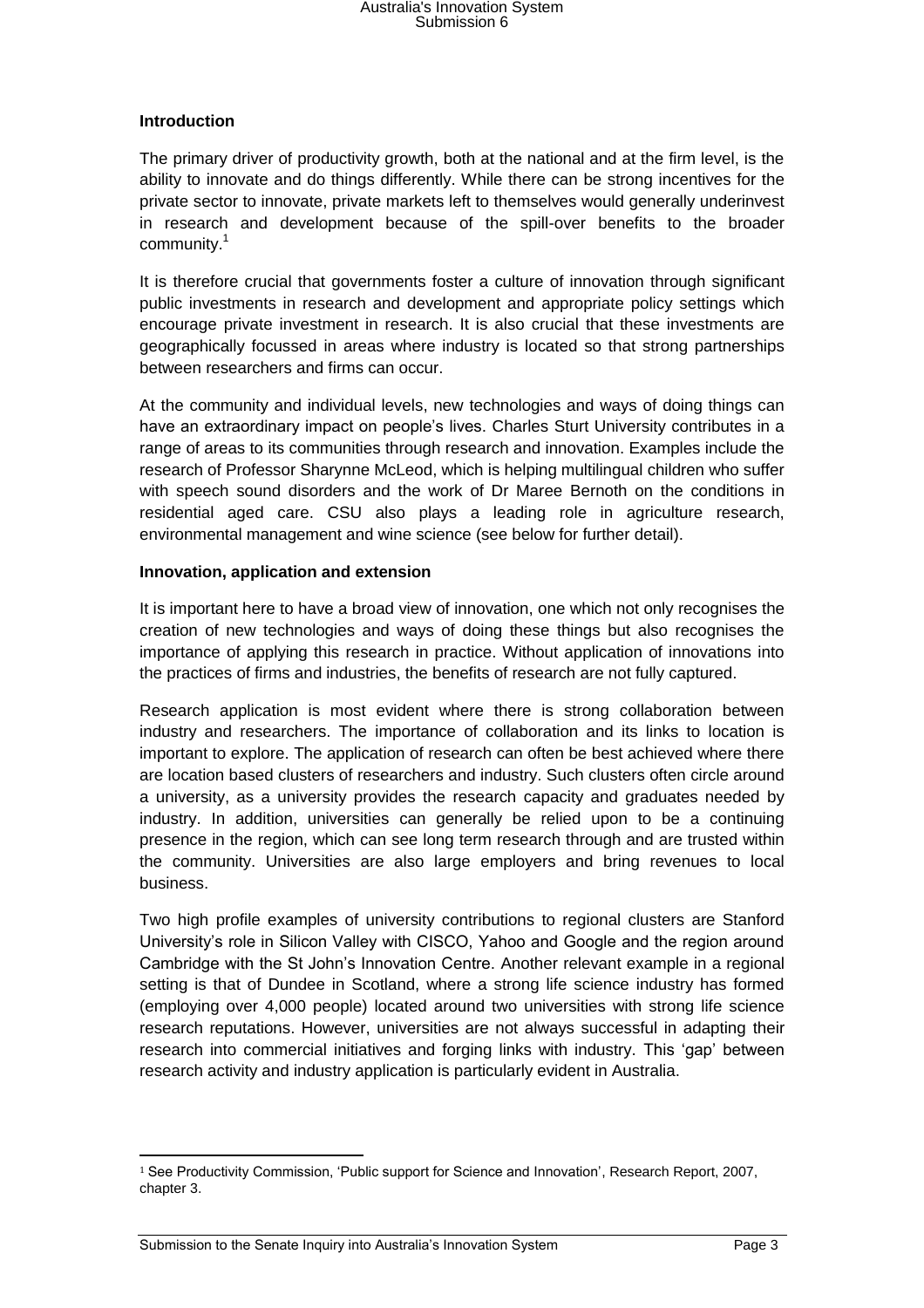### **Overcoming barriers to research application**

A key to overcoming this 'gap' or barrier to research application is to implement geographically focussed research strategies which concentrate research in particular locations so as to build critical mass for successful collaboration between researchers and industry.

Short term and one-off funding for projects in particular locations is unlikely to result in ongoing collaboration with industry. Such an approach fails to provide certainty to businesses considering research collaborations, nor does it provide the certainty needed for universities and research institutes to develop their research infrastructure or to formulate commercial spin-offs.

A geographic focus is also important in terms of proximity to relevant industries. Collocation of research and industry ensures that the research is well informed by business practice and targeted towards the problems that industry is facing. Collocation also maximises the chance of research being implemented.

Rural areas in Australia face particular challenges in innovation because geographic distribution limits the opportunities for businesses to cluster in a single location, which in turn limits the speed of dispersion of innovations into industry practice. This highlights the important role that regional universities play in acting as hubs for research activity and knowledge dispersion, with a multi-campus presence allowing for linkages across locations.

Charles Sturt University is particularly well placed to foster successful regional innovation ecosystems, being strategically located at the centre of many rural industries. For instance, the Graham Centre for Agricultural Innovation (which is run in partnership with the NSW Department of Primary Industries) has leveraged off its proximity to the grain and livestock industries by developing strong partnerships between growers and industry groups, and researchers. The Graham Centre plays a role throughout the research, development, extension and training continuum, and by doing so, enhances on-farm profitability and enriches rural communities in Australia and across the developing world.

For example, the Graham Centre's weed management research is leading to new nonchemical control tactics that will help growers combat widespread herbicide resistance in weeds in crops and pastures. Graham Centre researchers are also developing new annual hard seeded legumes as break crops that improve soil nitrogen and provide an animal feedbase, which will improve resource use efficiency, reduce costs of nitrogen inputs and increase animal production.

Ongoing industrialisation in Asia and the rapid growth of the middle class is presenting many opportunities for the Australian agricultural sector. Growth in incomes in Asia is likely to lead to increased global demand for agricultural products such as vegetables and fruit, meats, dairy products, cereals and fish. $<sup>2</sup>$  Through appropriate investments in</sup> research and development from government and grower groups, research centres with strong industry links such as the Graham Centre can help improve agricultural productivity so that Australia can take advantage of this extraordinary export opportunity.

 2 Linehan V, Thorpe S, Andrews N, Kim Y & Beaini F 2012, Food demand to 2050: opportunities for Australian agriculture, Australian Bureau of Agricultural and Resource Economics and Sciences (ABARES) Outlook conference paper no. 12.4, Canberra.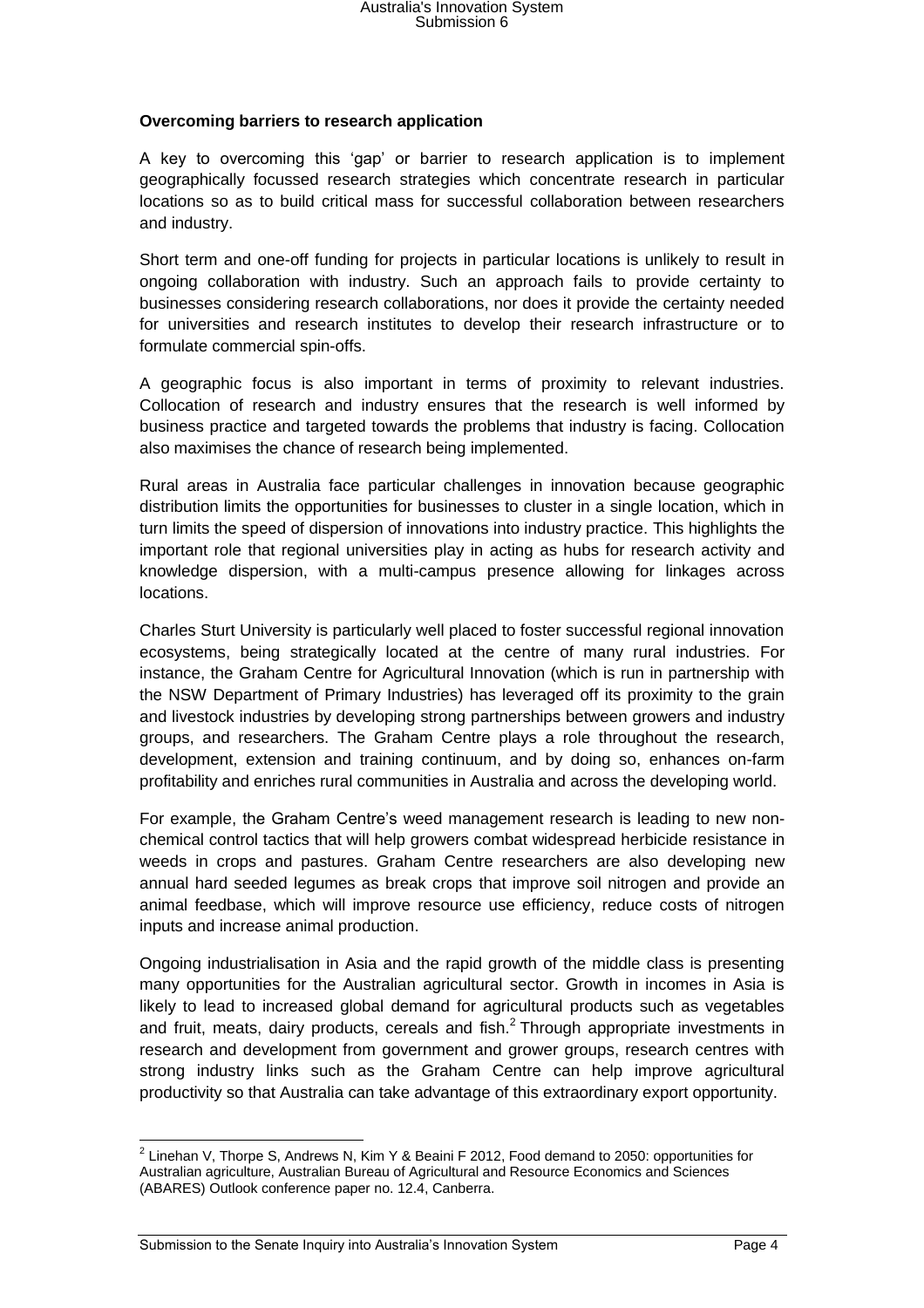The importance of collocation of research and practice also applies in areas of public policy such as environmental management. Researchers from CSU's Institute for Land, Water and Society, who live and work within the Murray-Darling Basin, are gaining new insights into the relationships between water delivery and downstream water quality and ecology which is informing government decisions on the management of water flows. This research has informed critical interventions with environmental water, such as contributing to the successful breeding of the threatened southern bell frog in the Murrumbidgee catchment, and improving water quality to prevent hypoxic blackwater and associated fish deaths in the Edward-Wakool system.

#### **Research, innovation and regional development**

Innovation and clustering also has important links to regional development. The factors which influence innovation systems such as learning capability, research and development intensity and inter firm relationships all vary from region to region – hence there is a need to focus on the regional perspective. The success of the regional economy depends ultimately on these evolutions. A successful region is one in which significant numbers of local businesses adapt to new market opportunities by introducing commercially successful new products or services innovations repeatedly over time. Not all regions adapt with equal success and within a region, different businesses perform differently.

The absorptive capacity of research and development is an important factor in determining economic performance and the importance of being able to absorb the knowledge generated by public institutions. This is referred to as the Regional Innovation Paradox, in which there is 'an apparent contradiction between the comparatively greater need to spend on innovation in lagging regions and their relatively lower capacity to absorb public funds earmarked for the promotion of innovation and to invest in innovation related activities compared to more advanced regions'.<sup>3</sup>

The term "region" could even apply to a country or continent. That is, the more innovation is needed in poorer regions to increase competitiveness of the firms, the more difficult it is to absorb public funds for the promotion of innovation in these regions. Such regions also tend to have few large multinational firms undertaking research and development with poor links to local economy and a concomitant difficulty in assessing expert need. Lagging regions tend to under invest in research and development and innovation activities and appear to face difficulties in utilising public resources for innovation. Business in lagging regions demonstrate little demand for research and development or innovation activity and lack a tradition of cooperation between business and other universities. Business do not demand innovation inputs and the research and technological infrastructure is not embedded in the regional economy, so that providers of capabilities of the firms. Hence a fragmented Regional Innovation system.

In the United Kingdom a number of approaches have been undertaken by the Technology Strategy Board (TSB) to address this issue and the gap between research activity and industry implementation. The approach of the TSB is to sculpt, guide, direct and develop leadership for the linkage from innovation and discovery to application and act specifically when necessary to gain market readiness. Three approaches which would be worthy of the Committee's consideration are:

 $\overline{\phantom{a}}$ <sup>3</sup> Oughton, C., Landabaso, M., & Morgan, K., *The Regional Innovation Paradox: Innovation Policy and Industrial Policy*, The Journal of Technology Transfer, 02/2002; 27(1):97-110.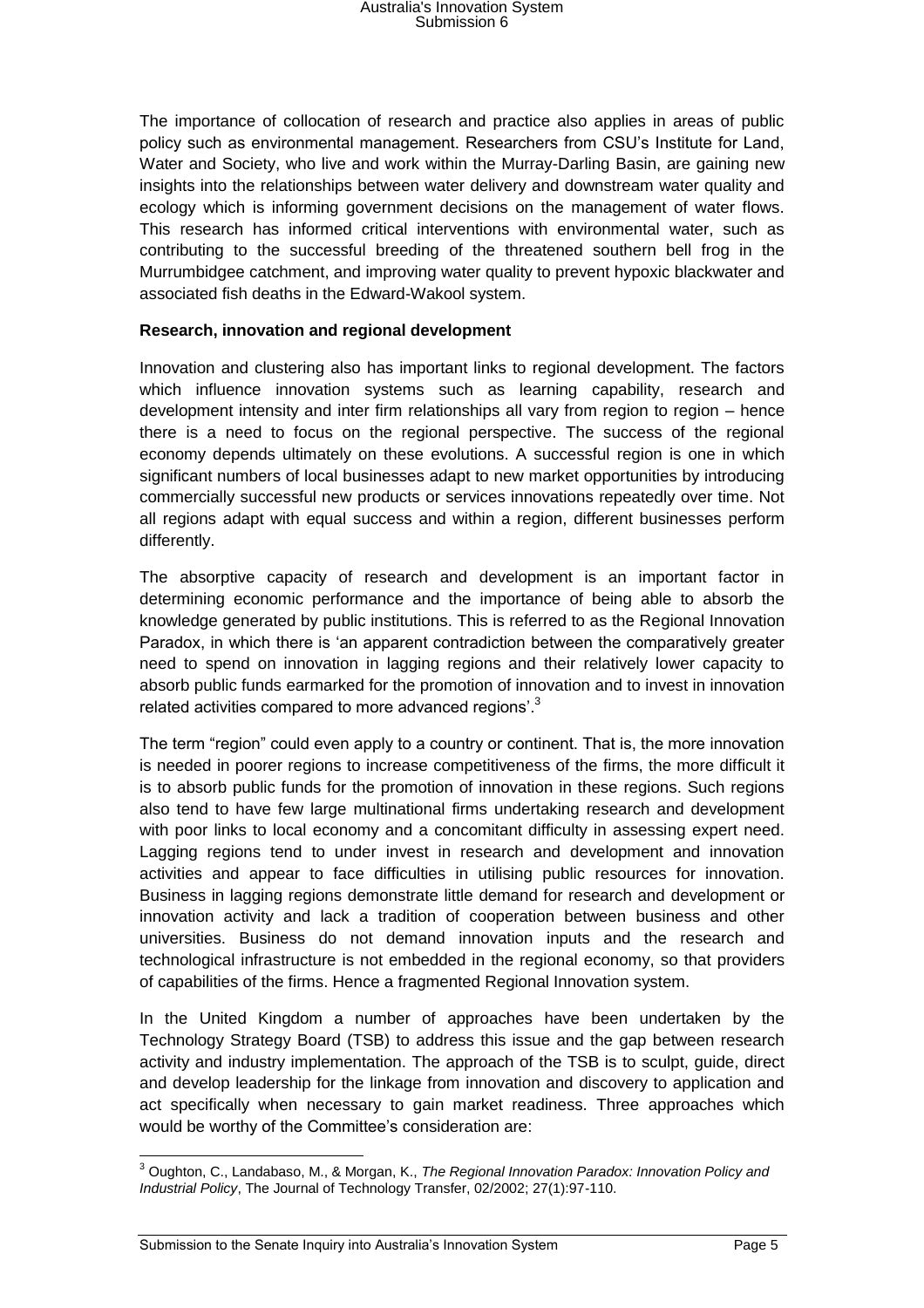- 1. Knowledge Transfer Partnerships see [http://www.ktponline.org.uk](http://www.ktponline.org.uk/)
- 2. Knowledge transfer networks see [https://www.innovateuk.org/-/knowledge](https://www.innovateuk.org/-/knowledge-transfer-networks)[transfer-networks](https://www.innovateuk.org/-/knowledge-transfer-networks)
- 3. Catapults see<https://www.catapult.org.uk/>

#### **Funding models which promote innovation and collaboration**

A particularly successful model for research funding and collaboration are the arrangements in place for rural research and development corporations, where revenues raised from industry levies are matched by Commonwealth funding. The co-funding arrangement acknowledges both the private benefits that accrue to industry and the broader public benefits that arise from the research.

The model provides for industry to have a say in guiding research priorities and directing public investment to priority areas. The close involvement of industry also provides for greater likelihood of the application of the research in practice.

The Australian Research Council plays a strong role in facilitating research collaboration through its Linkage Projects. There is also an ongoing fundamental role for the Australian Research Council to support pure research across all disciplines.

#### **Professional practice and management**

One aspect of innovation that is often underappreciated is research into professional practice. While technological innovations often grab the headlines, improvements in professional practice and management can have just as critical impacts on peoples' lives. For example, improvements in primary school teacher practice can have dramatic effects on the educational attainment of students which can have enormous impacts on postschool career outcomes.

The same can be said for research into management in areas such as agriculture, the environment and health. For example improvements in regional natural resource management decision making, can have profound impacts on the agricultural sector, environmental amenity and the broader wellbeing of regional communities. CSU Professor Alan Curtis has played a leading role in this area, conducting groundbreaking research into the adoption of conservation practices by rural landholders, the evaluation of natural resource management programs and using social data to underpin catchment management. It is critical that government policies and research funding bodies acknowledge the importance of research into professional practice and management and fund them accordingly.

#### **Human Capital**

Another aspect of university contributions to innovation is the role that university graduates play in the creation, application and diffusion of knowledge. Mowrey and Sampat argue that the:

"… joint production of trained personnel and advanced research may be more effective than specialization in one or the other activity. For example, the movement of trained personnel into industrial or other occupations can be a powerful mechanism for diffusion of scientific research, and demands from